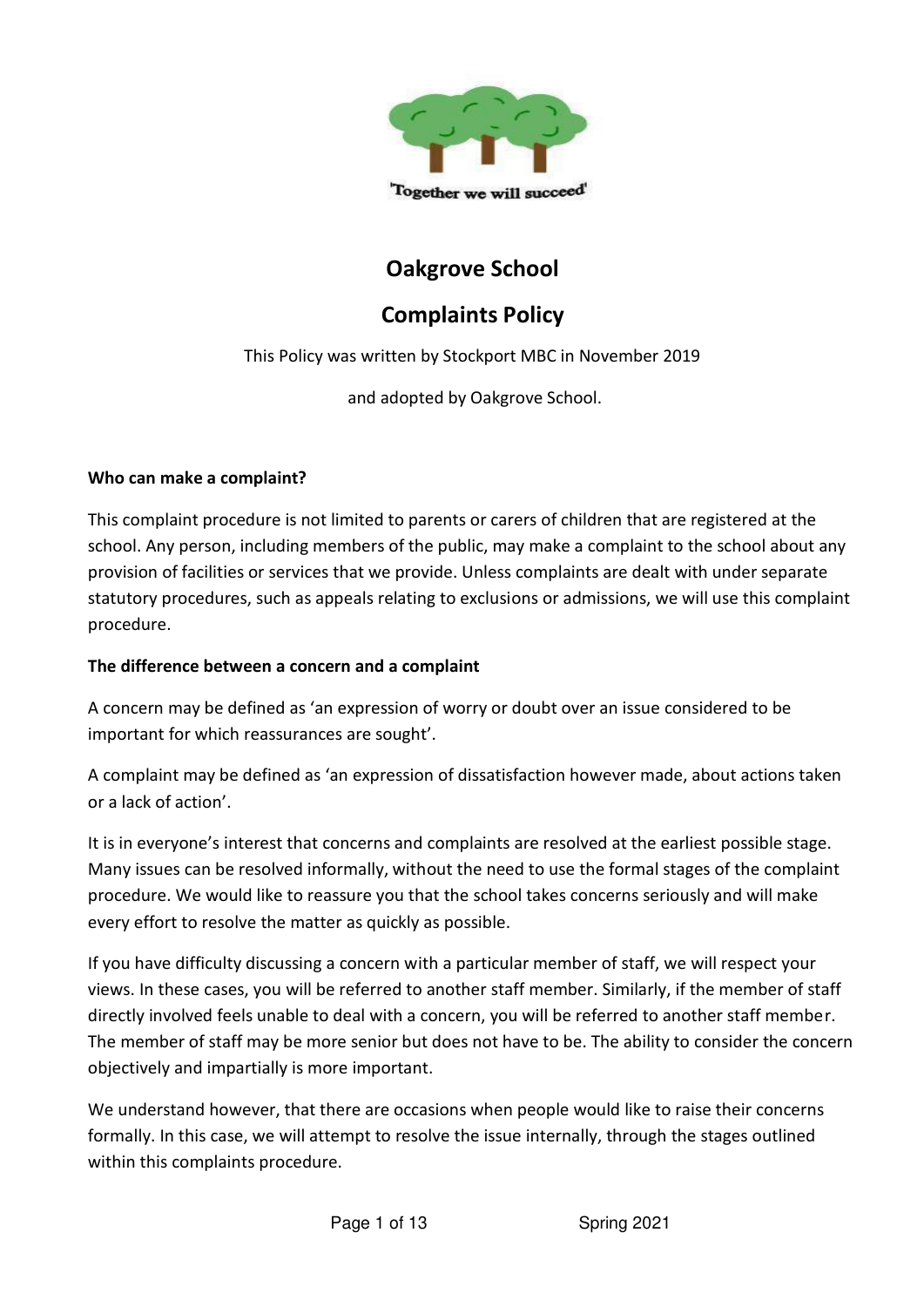**How to raise a concern or make a complaint**A concern or complaint can be made in person, in writing or by telephone. They may also be made by a third party acting on behalf of a complainant, as long as they have appropriate consent to do so.

General concerns should be raised in the first instance with the class teacher / form tutor, head of year, or Headteacher. If the issue remains unresolved, the next step is to make a formal complaint.

You should not approach Individual members of the Governing body to raise concerns or complaints because they have no power to act on an individual basis and it may also prevent them from considering your complaint at a later stage in the procedure.

On this basis:

- Complaints against school staff (except the Headteacher) should be made in the first instance, to the Headteacher via the school office and preferably in writing;
- Complaints that involve or are about the Headteacher should be addressed to the Chair of Governors, via the school office and preferably in writing;
- Complaints about a member of the Governing Board should be addressed to the Chair of Governors, via the school office and preferably in writing;
- Complaints about the Chair of Governors should be addressed to the vice chair of Governors, via the school office and preferably in writing;

Complaints against the entire Governing Baord or complaints involving both the chair and vice chair should be sent to the Governor Service Manager within the Local Authority, who will determine the most appropriate course of action. This will depend on the nature of the complaint.

Please mark all written complaints as private and confidential

# *Please note: Complaints about staff conduct will be dealt with under the school's internal disciplinary procedure, if appropriate. You will not be informed of any disciplinary action against a staff member as a result of a complaint. However, you will be notified the matter is being addressed.*

For ease of use, a template complaint form is included at the end of this procedure. If you require help in completing the form, please contact the school office. You can also ask third party organisations like the Citizens Advice to help you.

In accordance with equality law, we will consider making reasonable adjustments if required, to enable you to access and complete this complaint procedure: for instance, providing information in alternative formats, assisting you in raising a formal complaint or holding meetings in accessible locations.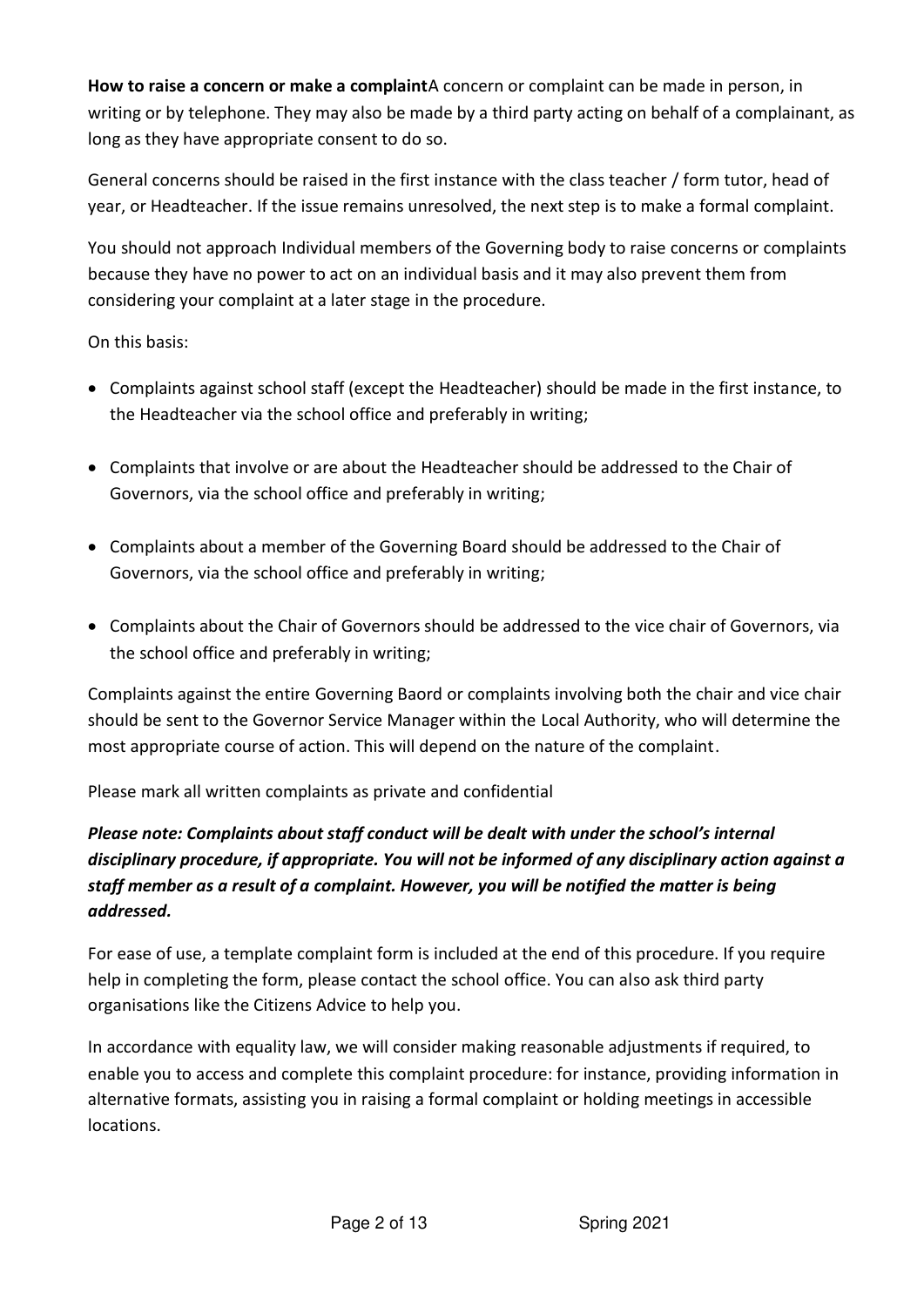#### **Anonymous complaints**

We will not normally investigate anonymous complaints. However, the Headteacher or Chair of Governors, if appropriate, will determine whether the complaint warrants an investigation.

#### **Timescales**

Complaints should be raised within three months of the incident or, where a series of associated incidents have occurred, within three months of the last of these incidents. Complaints made outside of this time frame will only be considered if exceptional circumstances apply.

#### **Complaints received outside of term time**

We will consider complaints made outside of term time to have been received on the first school day after the holiday period. If a complaint is received within 10 school days before a school holiday, the school will endeavour to respond before the commencement of the holiday. If this is not possible the school will advise you of the revised date of the response.

If legal action is commenced against the school in relation to the complaint, we will consider whether to suspend the complaint procedure in relation to the complaint until those legal proceedings have concluded.

#### **Scope of this Complaint Procedure**

This procedure covers all complaints about any provision of community facilities or services by the school other than complaints that are dealt with under other statutory procedures, including those listed below.

| <b>Exceptions</b>                                                                                                            | Who to contact                                                                                                                                                                                                                                                                                                                                                                 |
|------------------------------------------------------------------------------------------------------------------------------|--------------------------------------------------------------------------------------------------------------------------------------------------------------------------------------------------------------------------------------------------------------------------------------------------------------------------------------------------------------------------------|
| Admissions to schools<br>Statutory assessments of<br><b>Special Educational Needs</b><br>School re-organisation<br>proposals | Concerns about admissions, statutory assessments of<br>Special Educational Needs, or school re-organisation<br>proposals should be raised with the relevant service within<br>the local authority.                                                                                                                                                                             |
| Matters likely to require a<br><b>Child Protection</b><br>Investigation                                                      | Complaints about child protection matters are handled<br>under our child protection and safeguarding policy and in<br>accordance with relevant statutory guidance.<br>If you have serious concerns, you may wish to contact the<br>local authority designated officer (LADO) who has local<br>responsibility for safeguarding or the Multi-Agency<br>Safeguarding Hub (MASSH). |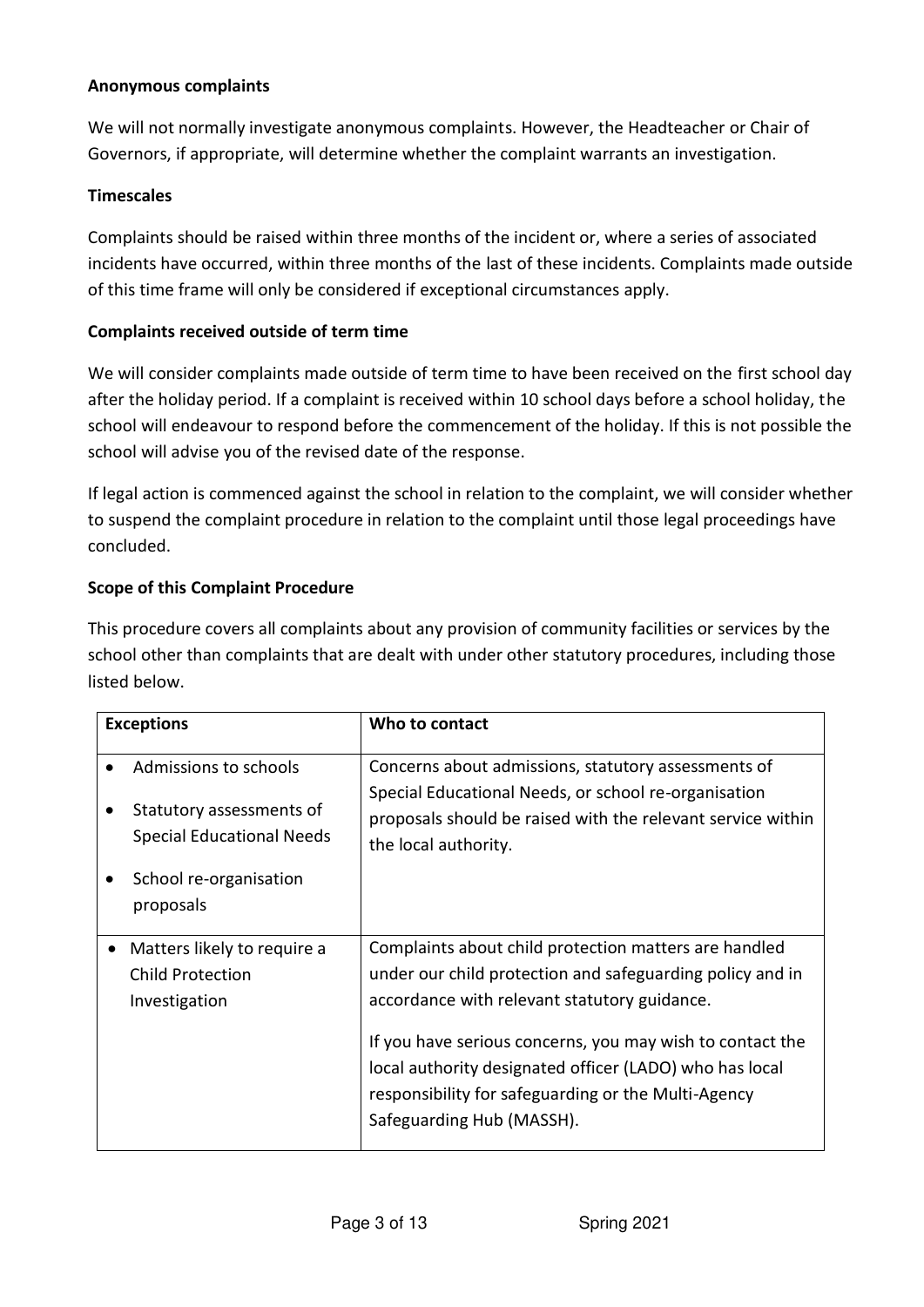| Exclusion of children from  | Further information about raising concerns about            |
|-----------------------------|-------------------------------------------------------------|
| school*                     | exclusion can be found at: www.gov.uk/school-discipline-    |
|                             | exclusions/exclusions.                                      |
|                             |                                                             |
|                             | *complaints about the application of the behaviour policy   |
|                             | can be made through the school's complaint procedure.       |
| Whistleblowing              | We have an internal whistleblowing procedure for all our    |
|                             | employees, including temporary staff and contractors.       |
|                             | The Secretary of State for Education is the prescribed      |
|                             |                                                             |
|                             | person for matters relating to education for whistle-       |
|                             | blowers in education who do not want to raise matters       |
|                             | direct with their employer. Referrals can be made at:       |
|                             | www.education.gov.uk/contactus.                             |
|                             | Volunteer staff who have concerns about our school          |
|                             | should complain through the school's complaint              |
|                             | procedure. You may also be able to complain direct to the   |
|                             | local authority or the Department for Education,            |
|                             | depending on the substance of your complaint.               |
|                             |                                                             |
| Staff grievances            | Complaints from staff will be dealt with under the school's |
|                             | internal grievance procedures.                              |
|                             |                                                             |
| Staff conduct               | Complaints about staff will be dealt with under the         |
|                             | school's internal disciplinary procedures, if appropriate.  |
|                             | You will not be informed of any disciplinary action taken   |
|                             | against a staff member as a result of a complaint.          |
|                             | However, you will be notified that the matter is being      |
|                             | addressed.                                                  |
|                             |                                                             |
| Complaints about services   | Providers should have their own complaint procedure to      |
| provided by other providers | deal with complaints about service. Please contact them     |
| who may use school          | direct.                                                     |
| premises or facilities      |                                                             |
|                             |                                                             |
| National Curriculum -       | Please contact the Department for Education at:             |
| content                     | www.education.gov.uk/contactus                              |
|                             |                                                             |

If other bodies are investigating aspects of the complaint, for example the police, local authority (LA) safeguarding teams or Tribunals, this may impact on our ability to adhere to the timescales within this procedure or result in the procedure being suspended until those public bodies have completed their investigations.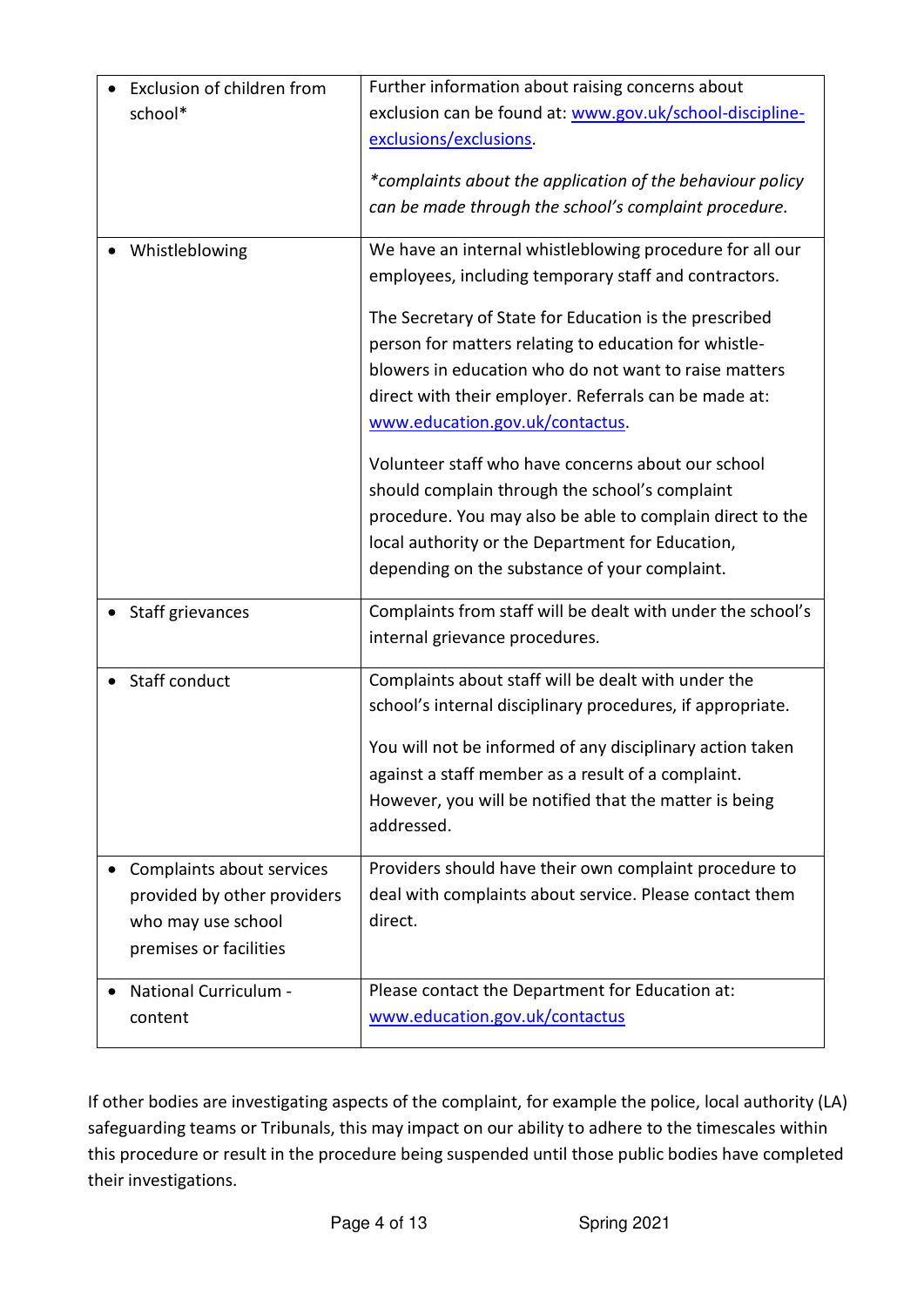If legal action is commenced against the school in relation to the complaint, we will consider whether to suspend the complaint procedure in relation to the complaint until those legal proceedings have concluded.

### **Resolving complaints**

At each stage in the procedure, we want to work with you to resolve the complaint. If appropriate, we will acknowledge that the complaint is upheld in whole or in part. In addition, we may offer one or more of the following:

- an explanation
- an acknowledgement that the situation could have been handled differently (this is not the same as an admission of unlawful or negligent action)
- an assurance that we will try to ensure the event complained of will not recur
- an explanation of the steps that have been or will be taken to help ensure that it will not happen again, and an indication of the timescales within which any changes will be made
- an undertaking to review school policies considering the complaint
- an apology.

## **Withdrawal of a Complaint**

If you wish to withdraw a complaint, we will ask you to confirm this in writing.

#### **Stages of the complaint procedure**

#### **Stage 1**

Formal complaints must be made to the Headteacher (unless they are about the Headteacher), via the school office. This may be done in person, in writing (preferably using the complaint form), or by telephone. Please mark them as Private and Confidential.

The Headteacher will record the date the complaint is received and will acknowledge receipt of the complaint in writing (either by letter or email) within 3 school days.

Within this acknowledgement, the Headteacher may seek to clarify the nature of the complaint, ask what remains unresolved and what outcome you would like to see. The Headteacher will consider whether a face-to-face meeting is the most appropriate way of doing this.

*The Headteacher may delegate the investigation to another member of the school's senior leadership team, but not the decision to be taken.* 

During the investigation, the Headteacher (or investigator) will:

- if necessary, interview those involved in the matter and / or those complained of, allowing them to be accompanied if they wish
- keep a written record of any meetings / interviews in relation to their investigation.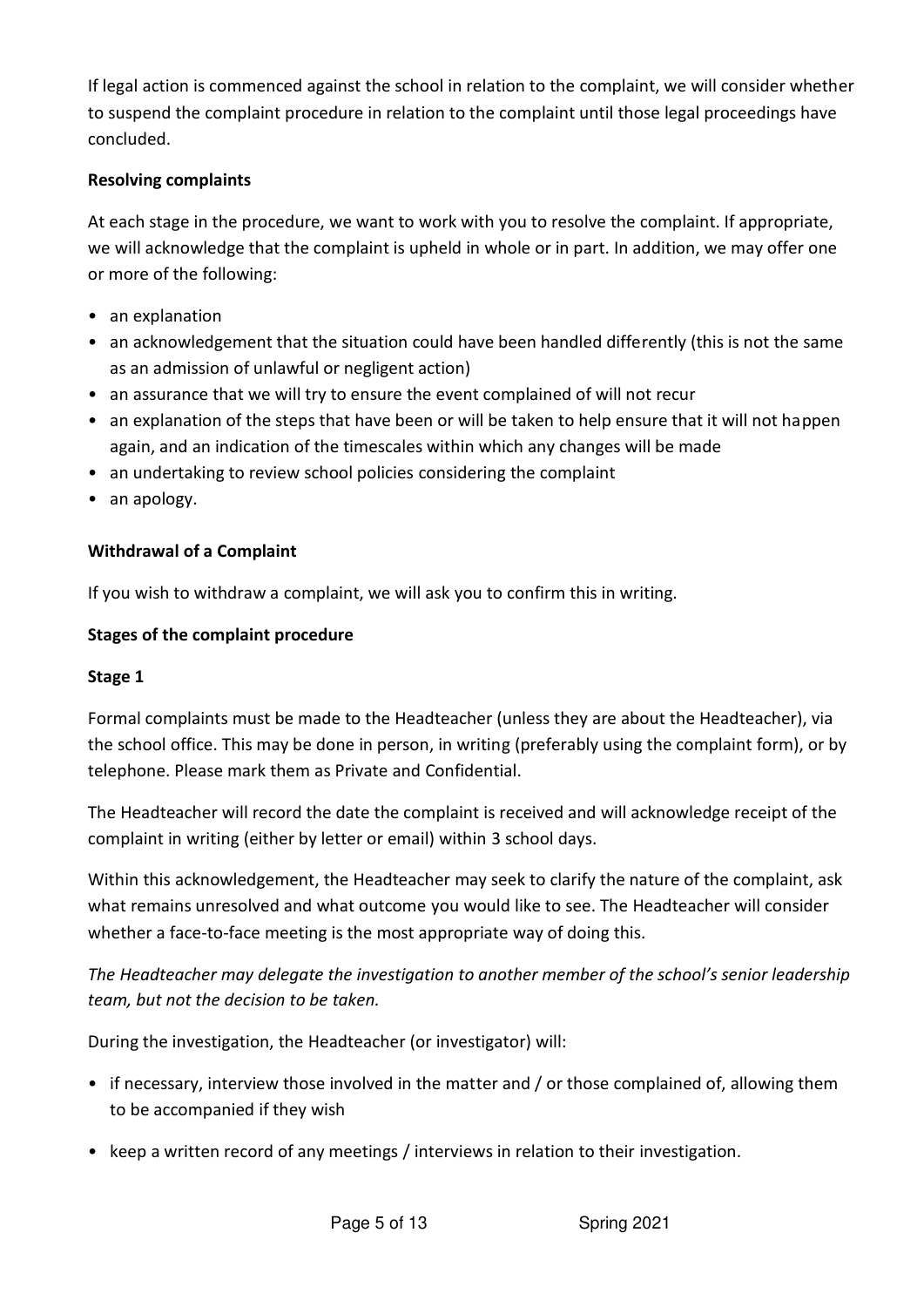At the conclusion of the investigation, the Headteacher will provide a formal written response within 10 school days of the date of receipt of the complaint. If the Headteacher is unable to meet this deadline, s/he will provide you with an update and revised response date.

The response will detail any actions taken to investigate the complaint and provide a full explanation of the decision made and the reason(s) for it. Where appropriate, it will include details of actions the school will take to resolve the complaint.

The Headteacher will advise you how to escalate your complaint should you remain dissatisfied with the outcome of stage 1.

# **Stage 2**

If you remain dissatisfied with the Headteacher's response at stage 1, you can request the matter be progressed to the next stage and put your complaint in writing to the Chair of Governors, via the school office within 15 school days of receipt of the stage 1 response. Please mark as Private and Confidential. Requests received outside of this time frame will only be considered if exceptional circumstances apply. The school will forward the letter to the chair of governors within 3 school days.

The chair will acknowledge the complaint within 3 school days from receipt. Within this acknowledgement, the chair may seek to clarify the nature of the complaint and what outcome you would like to see. The chair will consider whether a face-to-face meeting is the most appropriate way of doing this.

During the investigation, the Chair of Governors will:

- where appropriate, interview those involved in the matter and / or those complained of, allowing them to be accompanied if they wish. Interviews with pupils will not be carried out by the chair: these will be designated to an appropriate member of staff with no previous involvement, such as the deputy head or other senior member of staff.
- keep a written record of any meetings / interviews in relation to their investigation.

At the conclusion of the investigation, the Chair of Governors will provide a formal written response within 15 school days of the date of receipt of the complaint. The response will outline their decision, any actions that have, or will be taken as a result of the complaint, and any recommendations to the school or governing body.

If the Chair of Governors is unable to meet the deadline, s/he will provide you with an update and revised response date.

The Chair of Governors will advise you how to escalate your complaint should you remain dissatisfied with the outcome of stage 2.

#### **Stage 3**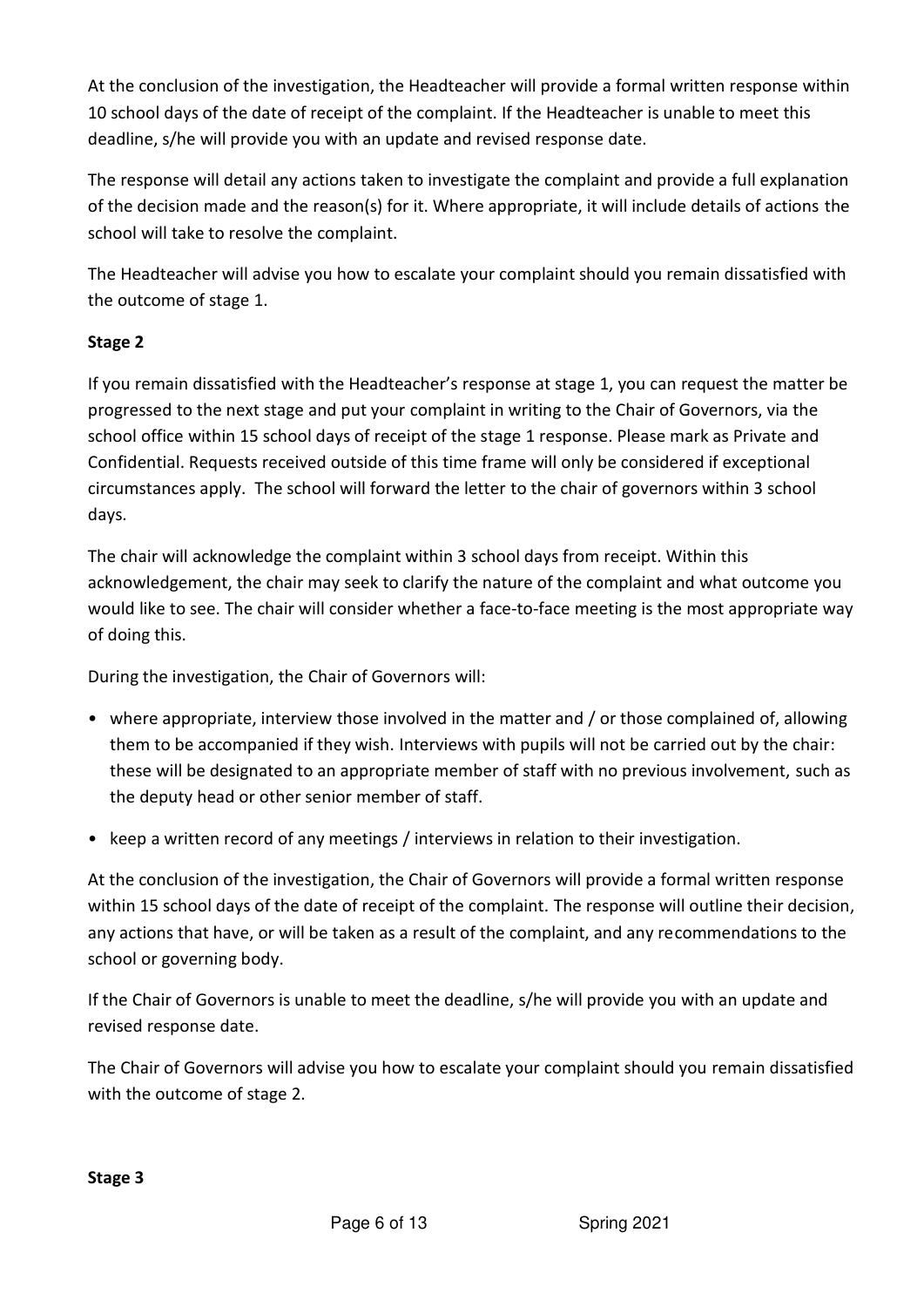If you remain dissatisfied with the chair's response at stage 2 and wish to take the matter further, you can request the matter is escalated to stage 3: a meeting with members of the Governing Boardcomplaints panel, which will be formed of three impartial governors. This is the final stage of the complaint procedure.

A request to escalate to stage 3 must be made in writing to the Complaints Resolution Service (CRS) within a maximum of 15 school days of receipt of the stage 2 response letter from the chairperson. Requests received outside of this time frame will only be considered in exceptional circumstances. Your letter should outline the elements of the chair's response you remain dissatisfied with and your preferred outcome. The CRS will then liaise with the clerk of the Governing Board and commence arrangements for the meeting of the governing body complaints panel.

The CRS will record the date the request is received and acknowledge its receipt in writing (either by letter or email) within 3 school days.

The CRS will write to inform you of the date of the meeting of the complaint panel. They will aim to convene a meeting within 20 school days of receipt of the stage 3 request. If this is not possible, the CRS will inform you of an anticipated date and keep you informed. If there is insufficient time for the meeting to be held before the end of a term, the earliest most convenient date will be arranged following the commencement of the new term and you will be advised accordingly.

If the offer of three proposed dates is rejected by you, without good reason, the CRS will decide when to hold the meeting. It will then proceed in your absence based on written submissions from both parties.

The complaints panel will consist of three Governors with no prior involvement or knowledge of the complaint. Prior to the meeting, they will decide amongst themselves who will act as the Chairperson. If there are fewer than three governors available, the clerk will source any additional, independent governors through another local school or through the local authority's Governor services team, to make up the panel.

You may bring someone along to provide support at the meeting. This can be a relative or friend. Generally, we do not encourage either party to bring legal representatives to the panel meeting as these panels are not a form of legal proceedings. However, there may be occasions when legal representation is appropriate. For instance, if a school employee is called as a witness in a complaint meeting, they may wish to be supported by their union and / or legal representative.

Representatives from the media are not permitted to attend.

At least 10 school days before the meeting, the CRS will:

- confirm and notify you of the date, time, and venue of the meeting, ensuring that the dates are convenient to all parties and that the venue and proceedings are accessible
- request copies of any further written material to be submitted to the panel at least five school days before the meeting.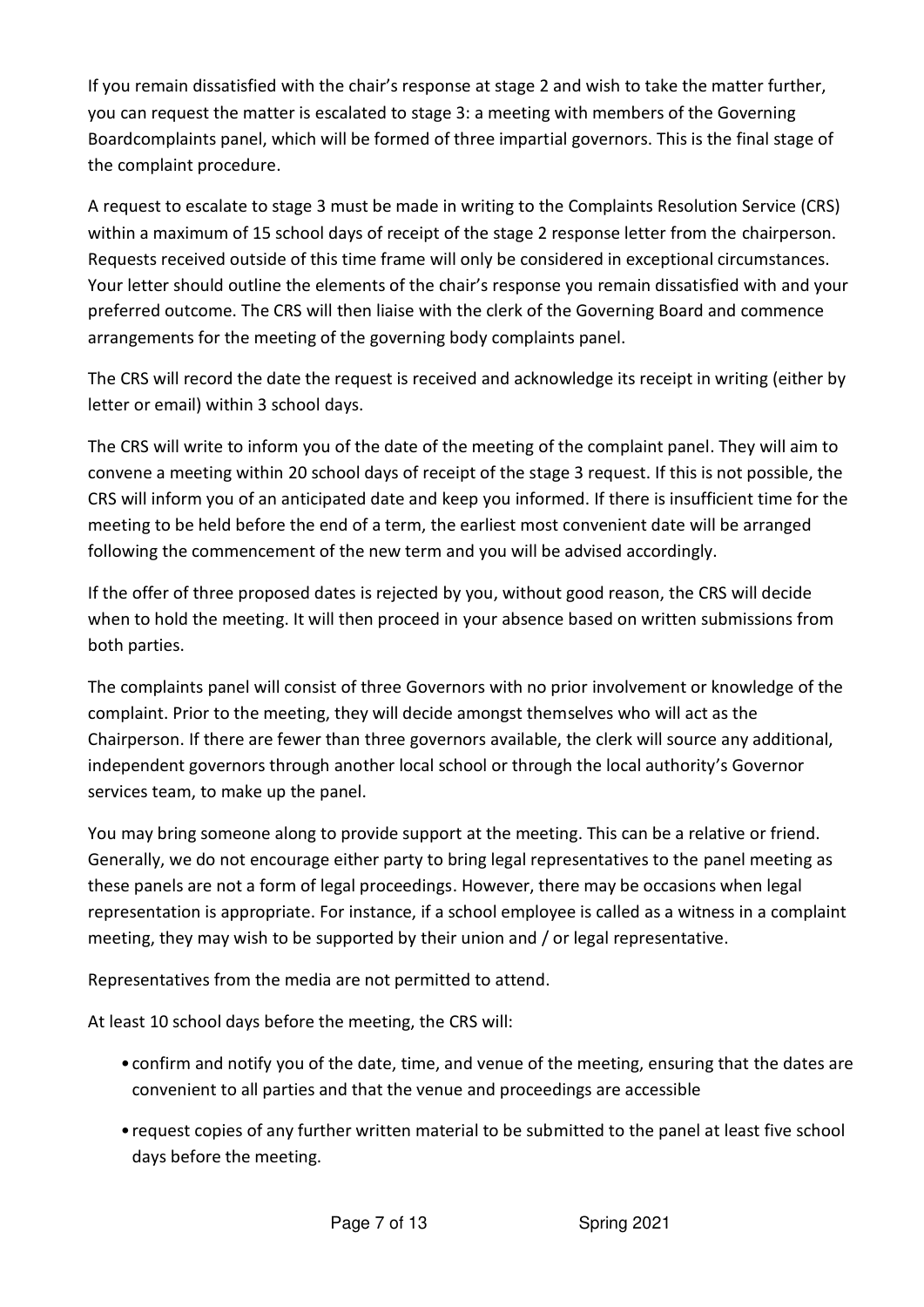Any written material will be circulated to all parties at least 5 school days before the date of the meeting. **Please note: The panel will not normally accept as evidence, recordings of conversations that were obtained covertly and without the informed consent of all parties being recorded.** 

**The panel will also not review any new complaints at this stage or consider evidence unrelated to the initial complaint to be included. New complaints must be dealt with from Stage 1 of the procedure.** 

The meeting will be held in private. Electronic recordings of meetings or conversations are not normally permitted unless a complainant's own disability or special needs require it. Prior knowledge and consent of all parties attending must be sought before meetings or conversations take place. Consent will be recorded in any minutes or notes taken.

Whilst it is the formal stage of the complaint process, the standard of proof applied by the panel will be the civil standard of, 'balance of probability' and not the criminal standard of, 'beyond reasonable doubt' as generated under police or Court processes.

The panel will consider the complaint and all the evidence presented. The panel can:

- uphold the complaint in whole or in part
- not uphold the complaint in whole or in part.

If the complaint is upheld in whole or in part, the panel will:

- decide on the appropriate action to be taken to resolve the complaint
- where appropriate, recommend changes to the school's systems or procedures to prevent similar issues in the future.

The chair of the panel will provide you and the school with a full written explanation of their decision and the reason(s) for it within 15 school days. The response will include details of how to contact the Department for Education if you are dissatisfied with the way the complaint has been handled.

#### **Recording meetings – audio-visual evidence**

Where there may be communication difficulties, the school may wish to use recording devices to ensure all parties are able to access and review the discussions at a later point.

The school is a data controller in its own right and has the discretion to decide whether to allow meetings to be recorded if it is not required for the purposes of a reasonable adjustment.

It is also responsible for ensuring there is a fair and reasonable purpose for allowing meetings to be recorded as there may be various levels of identifiable personal information recorded.

Consent from all parties present at a meeting should be sought before recording conversations or meetings.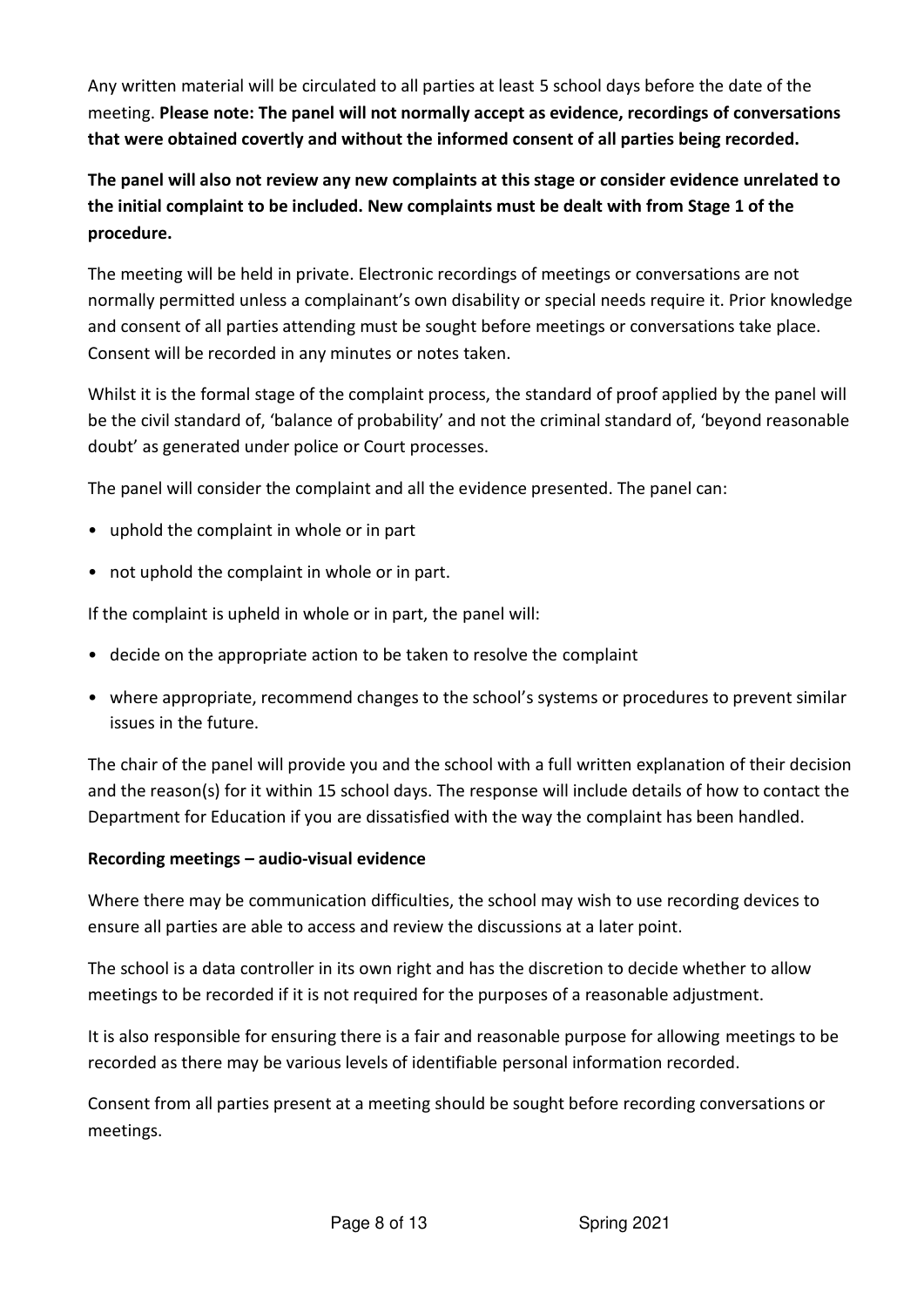#### **Next Steps**

If you believe the school has not handled your complaint in accordance with the published complaint procedure or has acted unlawfully or unreasonably in the exercise of its duties under education law, you can contact the Department for Education after stage 3 has been completed.

The Department for Education will not normally reinvestigate the substance of complaints or overturn any decisions made by the school. It will consider whether the school has adhered to education legislation and any statutory policies connected with the complaint.

You can refer your complaint to the Department for Education after stage 3 has been completed by going online at: www.education.gov.uk/contactus, by telephone on: 0370 000 2288 or by writing to:

Department for Education Piccadilly Gate Store Street Manchester M1 2WD.

#### **Managing serial and unreasonable complaints**

As a school we are committed to dealing with all complaints fairly and impartially, and to providing a high-quality service to those who complain. We will not normally limit the contact complainants have with our school. However, we do not expect our staff to tolerate unacceptable behaviour and will act to protect them from that behaviour, including that which is abusive, offensive, or threatening.

We define unreasonable behaviour as that which hinders our consideration of complaints because of the frequency or nature of the complainant's contacts with the school, such as, if the complainant:

- refuses to articulate their complaint or specify the grounds of a complaint or the outcomes sought by raising the complaint, despite offers of assistance
- refuses to co-operate with the complaint's investigation process
- refuses to accept that certain issues are not within the scope of the complaint's procedure
- insists on the complaint being dealt with in ways which are incompatible with the complaints procedure or with good practice
- introduces trivial or irrelevant information which they expect to be considered and commented on
- raises large numbers of detailed but unimportant questions, and insists they are fully answered, often immediately and to their own timescales
- makes unjustified complaints about staff who are trying to deal with the issues, and seeks to have them replaced
- changes the basis of the complaint as the investigation proceeds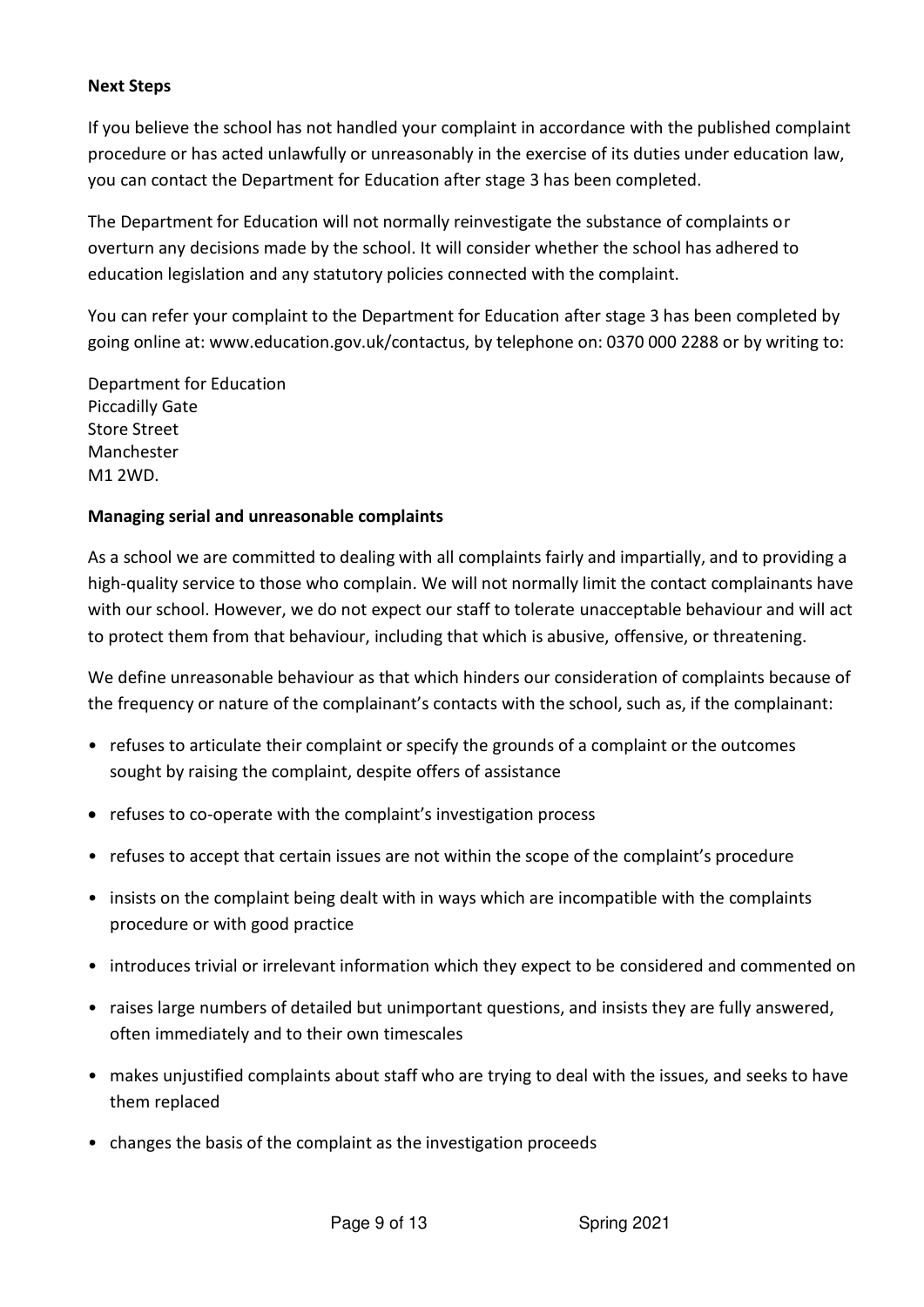- repeatedly makes the same complaint despite previous investigations or responses concluding that the complaint is groundless or has been addressed
- refuses to accept the findings of the investigation where the school's complaint procedure has been fully and properly implemented and completed, including referral to the Department for Education
- seeks an unrealistic outcome
- makes excessive demands on school time by frequent, lengthy, and complicated contact with staff regarding the complaint in person, in writing, by email and by telephone while the complaint is being dealt with
- uses threats to intimidate
- uses abusive, offensive, or discriminatory language or violence
- knowingly provides false or falsified information
- publishes unacceptable information on social media or other public forums.

Complainants should try to limit their communication with the school that relates to their complaint while the complaint is being progressed. It is not helpful if repeated correspondence is sent (either by letter, phone, email, or text), as it could delay the outcome being reached.

Whenever possible, the Headteacher or chair of governors will discuss any concerns with the complainant informally before applying any restriction on contact.

If the behaviour continues, the Headteacher will write to the complainant explaining that their behaviour is unreasonable and ask them to change it. For complainants who excessively contact the school or individual staff, causing a significant level of disruption, we may specify methods of communication and limit the number of contacts in a communication plan. This will be reviewed at the end of the school term following the term during which the plan was put in place, but no later than 6 months after the date of the plan.

In response to any serious incident of aggression or violence, we will immediately inform the police and local authority, and communicate our actions in writing. This may include barring an individual from the school premises.

## **Complaint Form – Oakgrove School**

Please complete and return to the school office. Please address the complaint to the Headteacher (for stage 1), the Chair of Governors (for stage 2, or complaints against the Headteacher). Please mark Private and Confidential.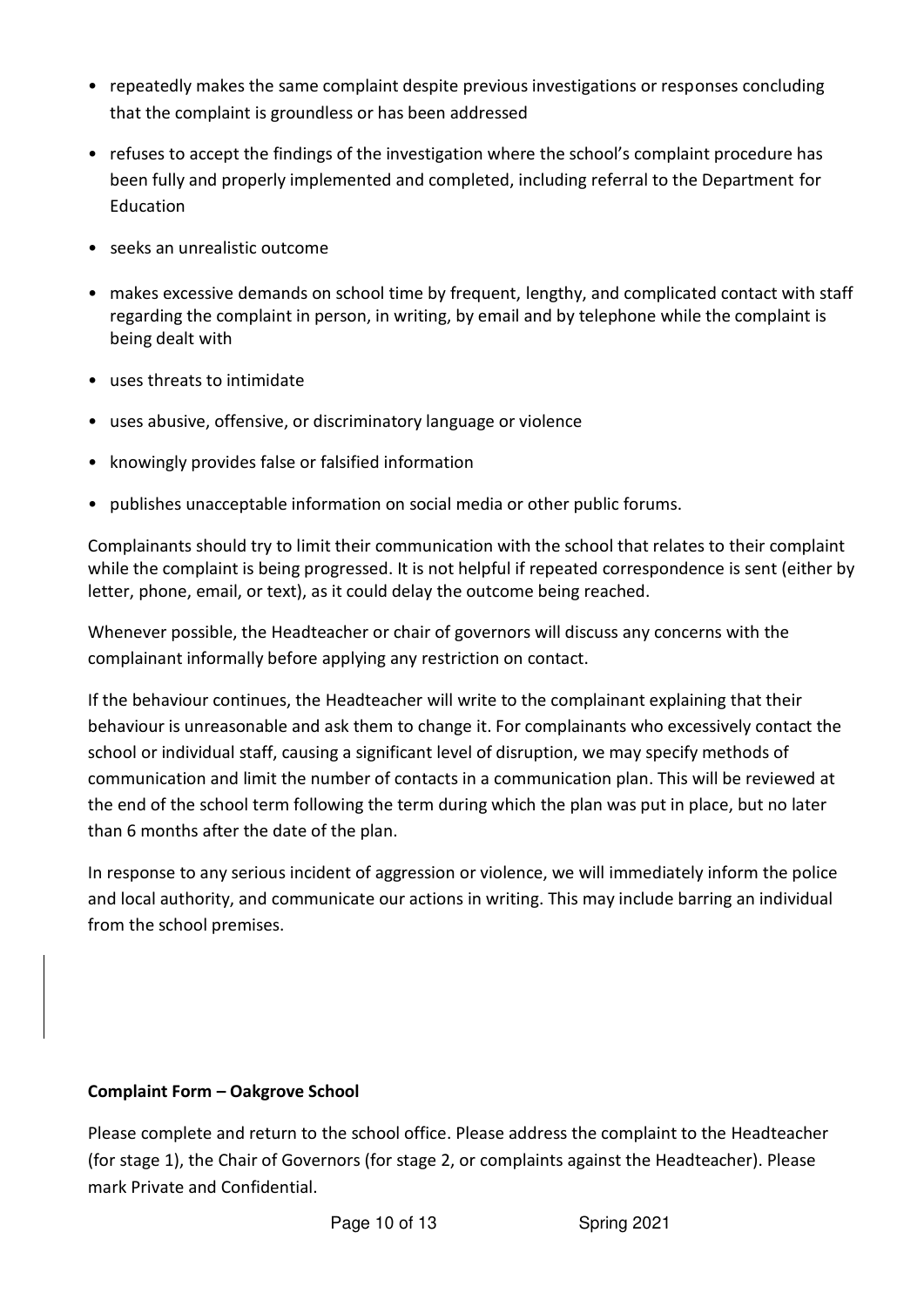#### **Your name:**

**Pupil's name (if relevant):** 

**Your relationship to the pupil (if relevant):** 

**Address:** 

## **Postcode: Day time telephone number: Evening telephone number:**

Please give details of your complaint, including whether you have spoken to anybody at the school about it.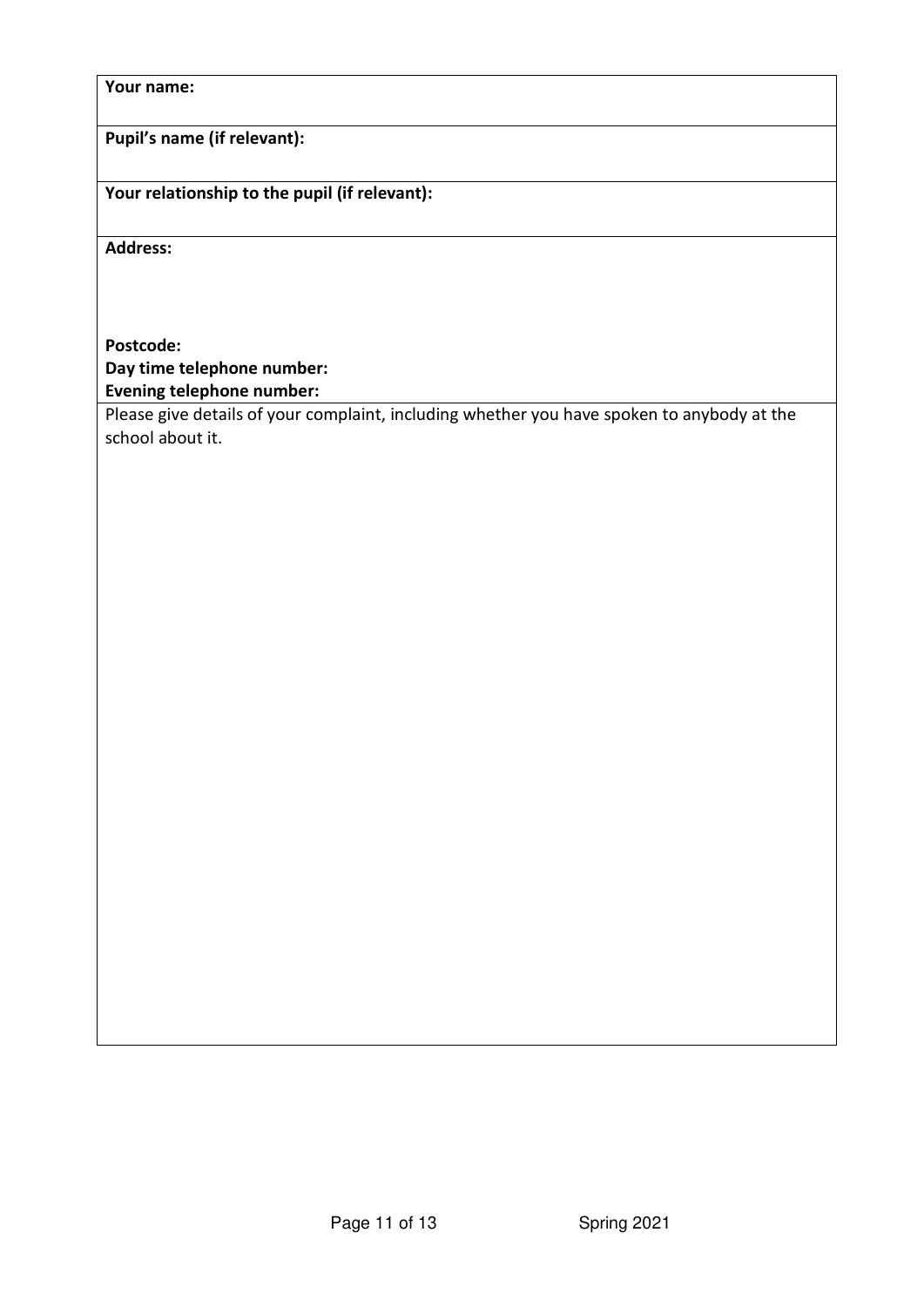| What actions do you feel might resolve the problem at this stage? |  |  |
|-------------------------------------------------------------------|--|--|
|                                                                   |  |  |
|                                                                   |  |  |
|                                                                   |  |  |
|                                                                   |  |  |
|                                                                   |  |  |
|                                                                   |  |  |
|                                                                   |  |  |
|                                                                   |  |  |
|                                                                   |  |  |
|                                                                   |  |  |
|                                                                   |  |  |
|                                                                   |  |  |
|                                                                   |  |  |
|                                                                   |  |  |
|                                                                   |  |  |
| Are you attaching any paperwork? If so, please give details.      |  |  |
|                                                                   |  |  |
|                                                                   |  |  |
|                                                                   |  |  |
|                                                                   |  |  |
|                                                                   |  |  |
|                                                                   |  |  |
|                                                                   |  |  |
|                                                                   |  |  |
|                                                                   |  |  |
|                                                                   |  |  |
|                                                                   |  |  |
|                                                                   |  |  |
|                                                                   |  |  |
| Signature:                                                        |  |  |
|                                                                   |  |  |
| Date:                                                             |  |  |
| <b>Official use</b>                                               |  |  |
|                                                                   |  |  |
| Date acknowledgement sent:                                        |  |  |
|                                                                   |  |  |
| By whom:                                                          |  |  |
|                                                                   |  |  |
|                                                                   |  |  |
| <b>Complaint referred to:</b>                                     |  |  |
|                                                                   |  |  |
|                                                                   |  |  |
| Date:                                                             |  |  |
|                                                                   |  |  |